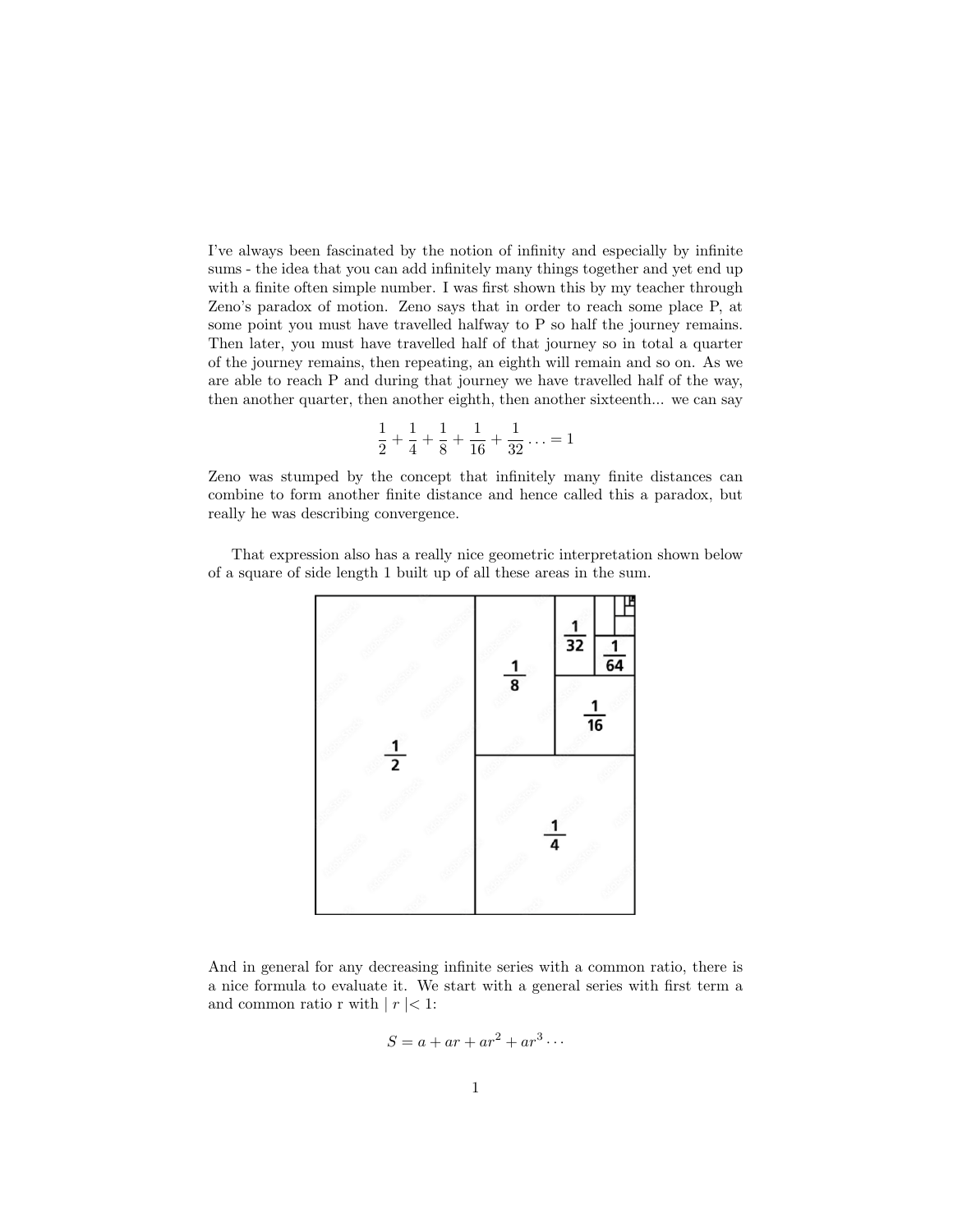$$
S = a + r(a + ar + ar2 + ar3...)
$$

$$
\Rightarrow S = a + rS
$$

By rearranging we get the result  $S = \frac{a}{1-r}$ . These types of infinite series are called geometric progressions.

However, this formula then invites the question of what if the ratio between terms isn't constant? How can we evaluate those sums and do they also always converge? To answer this, let's look at another type of infinite series which has some more curious features - the harmonic series:

$$
\sum_{k=1}^{\infty} \frac{1}{k} = \frac{1}{1} + \frac{1}{2} + \frac{1}{3} + \frac{1}{4} + \frac{1}{5} + \frac{1}{6} + \frac{1}{7} + \frac{1}{8} + \frac{1}{9} + \frac{1}{10} + \dots
$$

When you first play around with this sum, you might think that this sum quickly converges after adding up a few terms but surprisingly, it will increase forever. This was first proved by Nicole Oresme way back around 1350 but here I'll present a more recent and slick proof by Honsberger in 1976. He uses the classic method of proof by contradiction.

First suppose that the harmonic series does converge to some real number, say X.

$$
\sum_{k=1}^{\infty} \frac{1}{k} = \frac{1}{1} + \frac{1}{2} + \frac{1}{3} + \frac{1}{4} + \frac{1}{5} + \frac{1}{6} + \frac{1}{7} + \frac{1}{8} + \frac{1}{9} + \frac{1}{10} \dots = X
$$

We can now pair up the fractions and create an inequality as the first fraction in the pair is always bigger than the second.

$$
X = \left(\frac{1}{1} + \frac{1}{2}\right) + \left(\frac{1}{3} + \frac{1}{4}\right) + \left(\frac{1}{5} + \frac{1}{6}\right) + \left(\frac{1}{7} + \frac{1}{8}\right) + \left(\frac{1}{9} + \frac{1}{10}\right) \dots >
$$
  

$$
\left(\frac{1}{2} + \frac{1}{2}\right) + \left(\frac{1}{4} + \frac{1}{4}\right) + \left(\frac{1}{6} + \frac{1}{6}\right) + \left(\frac{1}{8} + \frac{1}{8}\right) + \left(\frac{1}{10} + \frac{1}{10}\right) \dots
$$
  

$$
= \frac{1}{1} + \frac{1}{2} + \frac{1}{3} + \frac{1}{4} + \frac{1}{5} \dots = X
$$
  

$$
\Rightarrow X > X
$$

This is clearly a contradiction as any finite real number cannot be greater than itself and so it must be that the harmonic series diverges.

Even though every term is getting smaller and every term is  $\leq 1$ , as the number of terms being added on tends to infinity the sum still diverges. Isn't that remarkable? When I first came across this it still seemed very counter-intuitive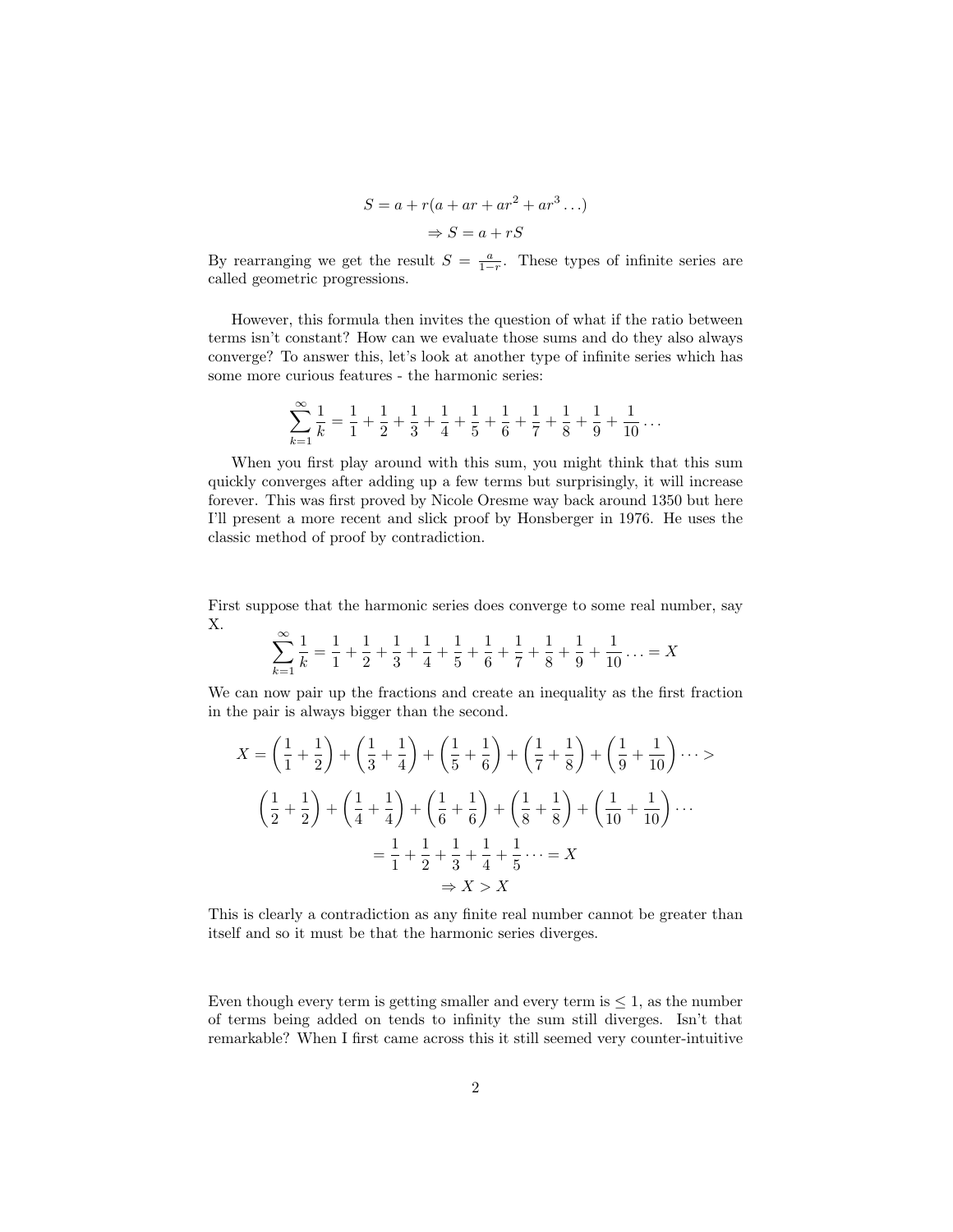because no matter how many terms I decided to manually add up, whether it was the first 10, 20, 100 or even 1000 terms (via python), the sum never got very large and for those values it wouldn't even exceed 10. It turns out that it diverges incredibly slowly, taking more than  $10^{400}$  terms for the sum to even reach 1000 which on the scale of the infinite number line is minuscule. That's far more terms than there are atoms in the observable universe!

Naturally, the next step is to bump up the powers and try the sum of the reciprocals of the squares. This however, is much harder to evaluate and is known as the Basel problem. It was unsolved for 90 years until Euler came along and proved that it converges to  $\frac{\pi^2}{6}$  $\frac{6}{6}$  in 1735 which brought him into fame. This result is even more baffling because it has  $\pi$  in it and not only is  $\pi$  present when there seems to be no relation to circles but it's squared which is rarely seen in any formulas to do with circles or curved objects. This is probably my favourite infinite sum because it's just so unexpected and mysterious and so I'm going to pick apart Euler's solution.

$$
\sum_{k=1}^{\infty} \frac{1}{k^2} = \frac{1}{1} + \frac{1}{4} + \frac{1}{9} + \frac{1}{16} + \frac{1}{25} + \frac{1}{36} + \frac{1}{49} + \frac{1}{64} + \frac{1}{81} + \dots = \frac{\pi^2}{6}
$$

Euler's ingenious proof bases on the idea of representing the  $sinc(x)$  function as an infinite degree polynomial in two different ways and comparing coefficients such that this sum just pops out magically. He starts with the Maclaurin series for  $\text{sinc}(x) = \frac{\sin x}{x}$  which was well known at the time.

$$
\frac{\sin x}{x} = 1 - \frac{x^2}{3!} + \frac{x^4}{5!} - \frac{x^6}{7!} + \frac{x^8}{9!} - \frac{x^{10}}{11!} \cdots
$$

That was the first way of representing the function. Any continuous function in an interval [a,b] can be represented as closely as desired with the sum of polynomials (this result was actually unproved at the time) and so essentially he now wants to represent  $sinc(x)$  as another infinite degree polynomial.

If the polynomial is going to be equivalent to  $sinc(x)$ , it must have the same roots. The roots of sinc(x) are the same as that of  $\sin(x)$  which are  $\pi, -\pi, 2\pi, -2\pi, 3\pi \cdots$ . By the factor theorem, if c is a root of a polynomial, then  $(c-x)$  is a factor so now we can try and construct this polynomial. We can consider -

$$
(\pi - x)(\pi + x)(2\pi - x)(2\pi + x)(3\pi - x)(3\pi + x)\cdots
$$

This is close but in the Maclaurin series the constant term is 1, but here we would have it being infinite so we need to reduce the magnitude of our factors to get the constants in each bracket to multiply to 1. We can do this by making all our factors have a constant term of 1 in it so they all look like  $(1...)(1...)(1...)(1...)$ ...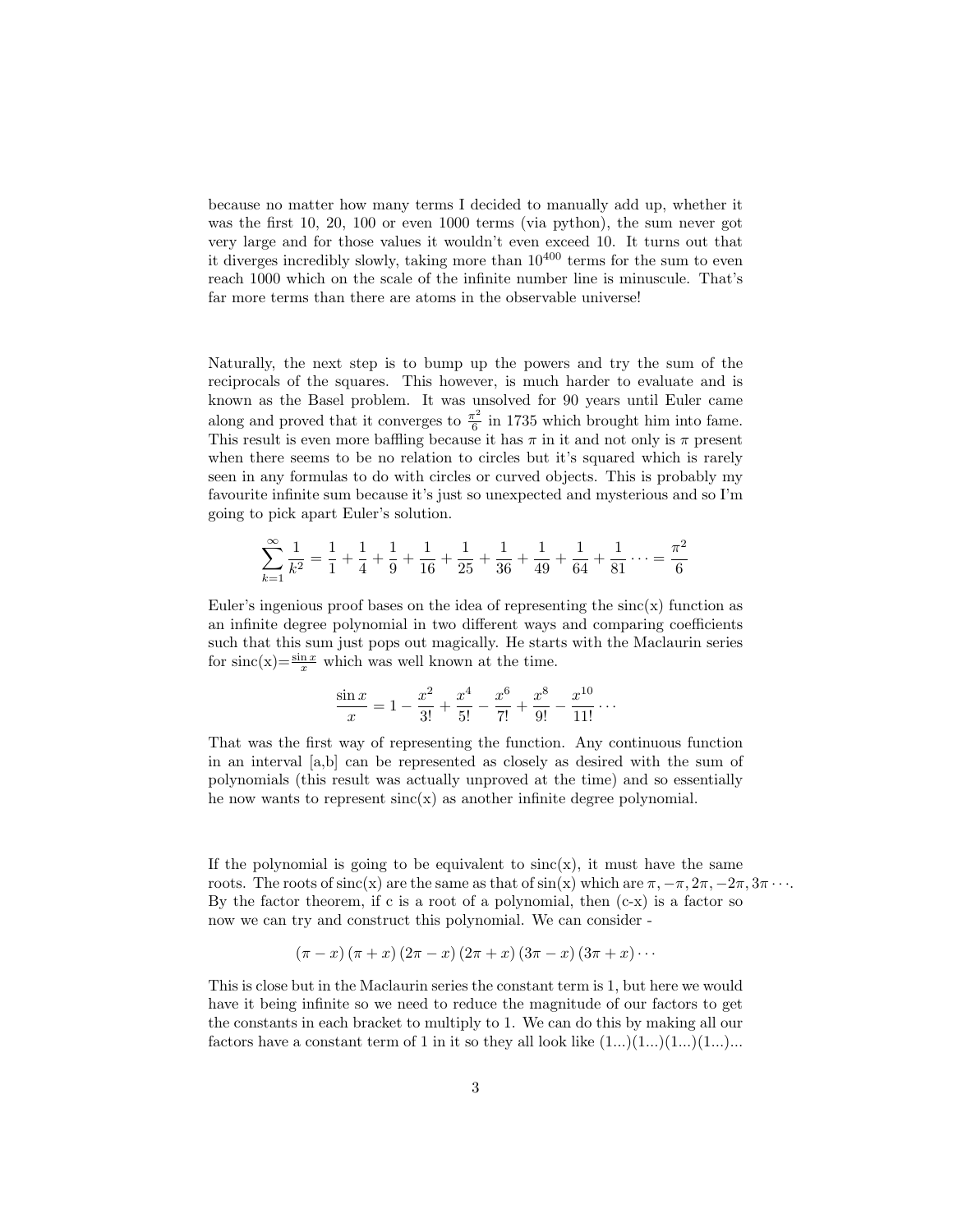Therefore we must divide the first pair of factors each by  $\pi$ , the next pair by  $2\pi$ , the next pair by  $3\pi$  and so on. Euler puts this all together and expresses  $sinc(x)$  as -

$$
\frac{\sin x}{x} = \left(1 - \frac{x}{\pi}\right)\left(1 + \frac{x}{\pi}\right)\left(1 - \frac{x}{2\pi}\right)\left(1 + \frac{x}{2\pi}\right)\left(1 - \frac{x}{3\pi}\right)\left(1 + \frac{x}{3\pi}\right)\cdots
$$

Every pair of factors can be combined using the difference of squares formula  $(x + y)(x - y) = x<sup>2</sup> - y<sup>2</sup>$  to give

$$
\frac{\sin x}{x} = \left(1 - \frac{x^2}{\pi^2}\right) \left(1 - \frac{x^2}{4\pi^2}\right) \left(1 - \frac{x^2}{9\pi^2}\right) \left(1 - \frac{x^2}{16\pi^2}\right) \left(1 - \frac{x^2}{25\pi^2}\right) \cdots
$$

The Maclaurin series and this infinite polynomial must be equivalent for all x as they are both  $sinc(x)$  therefore we can compare and equate coefficients and here Euler chooses to do so for  $x^2$ .

$$
-\frac{1}{3!} = -\frac{1}{\pi^2} \left( \frac{1}{1} + \frac{1}{4} + \frac{1}{9} + \frac{1}{16} + \frac{1}{25} + \frac{1}{36} \cdots \right)
$$

Rearranging gives the miraculous result -

$$
\frac{1}{1} + \frac{1}{4} + \frac{1}{9} + \frac{1}{16} + \frac{1}{25} + \frac{1}{36} \cdots = \sum_{k=1}^{\infty} \frac{1}{k^2} = \frac{\pi^2}{3!} = \frac{\pi^2}{6}
$$

Sidenote: Here is a graph comparing  $sinc(x)$  (RED) with just the first 6 terms of our infinite polynomial (PURPLE) - the approximation is especially good close to x=0 and will continue to improve as more terms are used.

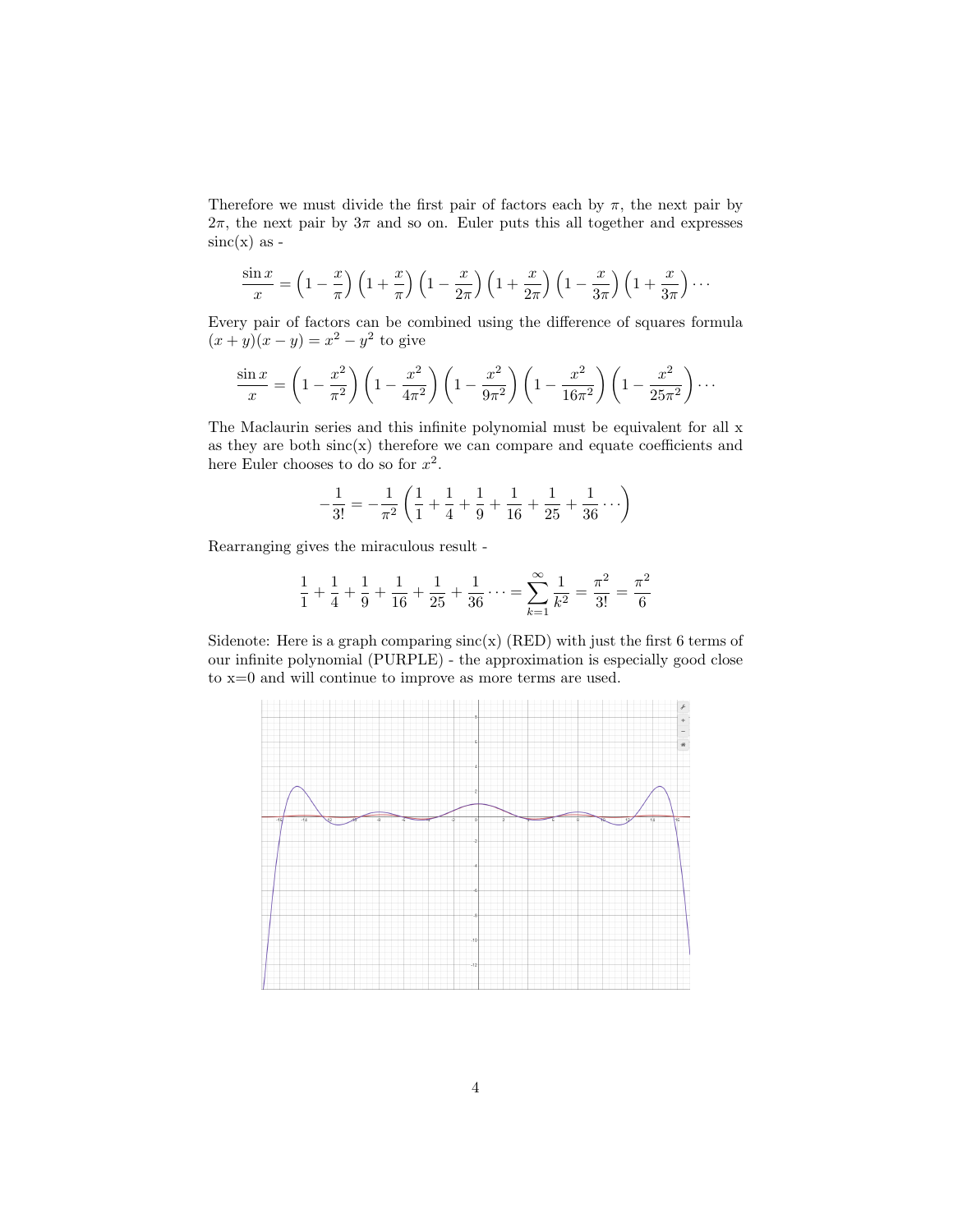However, the elegance of this method comes from the fact that it is extendable and we could also choose to compare different coefficients and they would also be equal such as for  $x^4$ .

$$
\frac{1}{5!} = \frac{1}{\pi^4} \left( \frac{1}{1} * \frac{1}{4} + \frac{1}{1} * \frac{1}{9} + \frac{1}{1} * \frac{1}{16} \cdots + \frac{1}{4} * \frac{1}{9} + \frac{1}{4} * \frac{1}{16} + \frac{1}{4} * \frac{1}{25} \cdots + \cdots + \cdots \right)
$$

The contents of the brackets on the RHS is the sum of all pairs  $1/(ab)^2$  for any natural numbers a and b excluding all cases where  $a = b$  as no term appears twice.Therefore we can write it as -

$$
\frac{1}{5!} = \frac{1}{\pi^4} \left( \sum_{a=1}^{\infty} \sum_{b=1}^{\infty} \frac{1}{(ab)^2} - \sum_{a=1}^{\infty} \frac{1}{(a*a)^2} \right) * \frac{1}{2}
$$

We have divided by two on the RHS because the sum of the terms with  $a=1,b=2$ for example is the same as the sum of the terms with  $a=2$ ,  $b=1$  by symmetry so we have over counted by a factor of 2. The sum of a sum is the same thing as multiplying the individual sums so we can rewrite the expression on the right to be -

$$
\frac{2}{5!} = \frac{1}{\pi^4} \left( \sum_{a=1}^{\infty} \frac{1}{a^2} \sum_{b=1}^{\infty} \frac{1}{b^2} - \sum_{a=1}^{\infty} \frac{1}{a^4} \right)
$$

From before, we have calculated  $\sum_{a=1}^{\infty} \frac{1}{a^2}$  to be  $\frac{\pi^2}{6}$  $\frac{\pi^2}{6}$  and so we can now evaluate  $\sum_{a=1}^{\infty}$  $\sum_{a=1}^{\infty} \frac{1}{a^4}$  just by rearranging:

$$
\sum_{a=1}^{\infty} \frac{1}{a^4} = \left(\frac{\pi^2}{6}\right)^2 - \frac{2\pi^4}{5!} = \frac{\pi^4}{90}
$$

With little extra work we have already calculated another difficult infinite sum and this method works for any even power so Euler's solution can be used to evaluate all sums of the form  $\sum_{k=1}^{\infty} \frac{1}{k^{2n}}$ !

Not only did Euler manage to solve that infamous problem, but he also provided a very useful factorisation of all series of this type. Consider the expansion of this product:

$$
\left(\frac{1}{1} + \frac{1}{2^n} + \frac{1}{2^{2n}} + \frac{1}{2^{3n}} + \cdots\right)\left(\frac{1}{1} + \frac{1}{3^n} + \frac{1}{3^{2n}} + \frac{1}{3^{3n}} + \cdots\right) \cdots \left(\frac{1}{1} + \frac{1}{(p_k)^n} + \frac{1}{(p_k)^{2n}} + \frac{1}{(p_k)^{3n}} + \cdots\right) \cdots
$$

Here the number of brackets are the number of distinct primes. Each bracket contains a geometric progression, like we saw earlier, with a common ratio of  $\frac{1}{(p_k)^n}$  for some prime  $p_k$  and first term 1. Therefore each bracket can actually be represented more succinctly by the expression  $\frac{1}{1-\frac{1}{p_k n}}$ 

We know also that every natural number x has a unique prime factorisation, and is made up of the product of distinct primes each to some power -  $x=$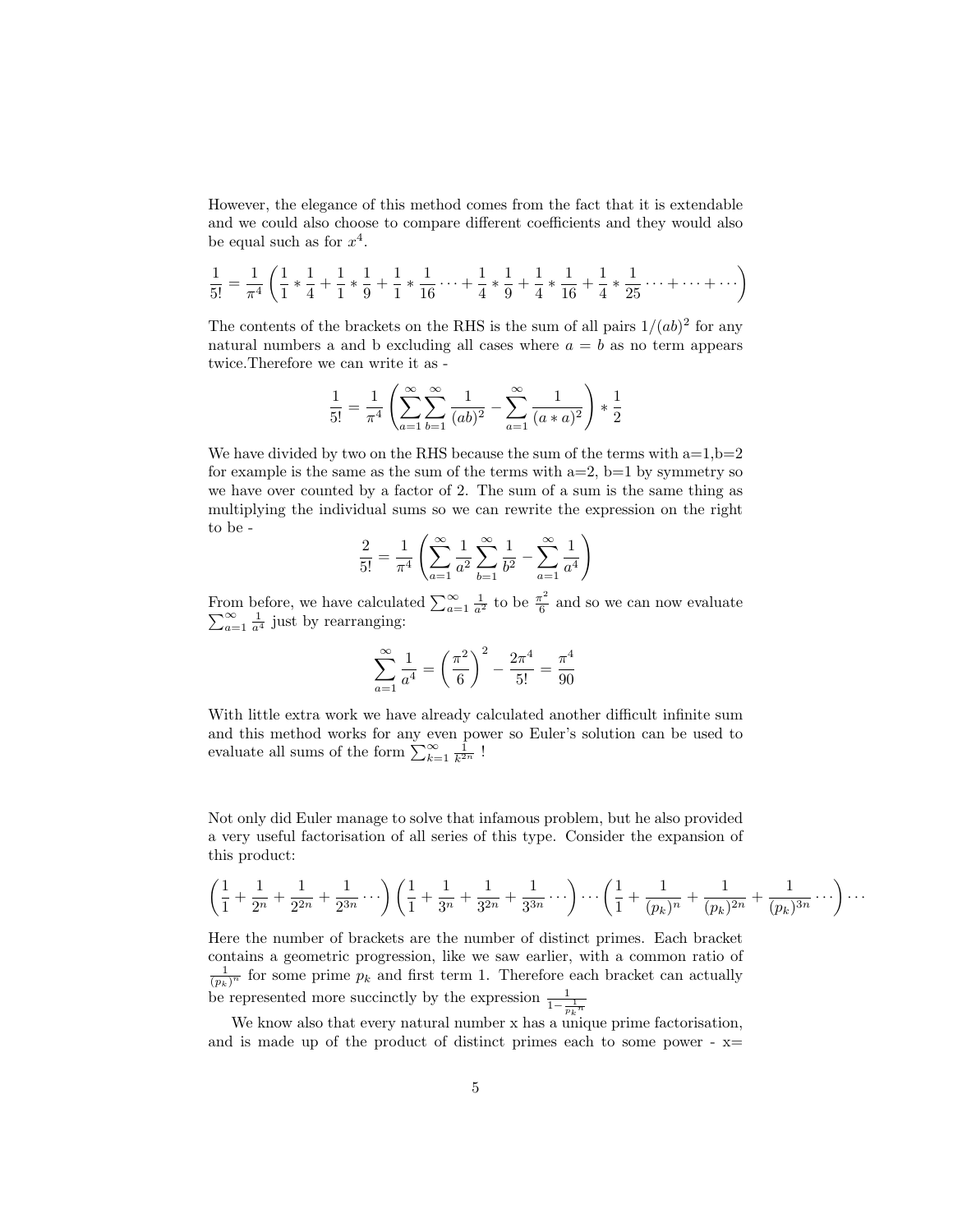$p_1^{a_1} p_2^{a_2} p_3^{a_3} \cdots p_m^{a_m}$ . So by extension,  $x^n$  is just the product of all those primes each to n times of their original powers:  $x^n = p_1^{na_1} p_2^{na_2} p_3^{na_3} \cdots p_m^{na_m}$ 

Therefore when we expand out the brackets, because all the primes and every possible power of that prime of the form  $p_k^{-na}$  is present where a is any nonnegative integer, it actually expands out to form  $x^{-n}$  for all natural numbers x. It would be a good exercise for the reader to check properly that you really do get the below expression!

Therefore, this product, known as the Euler product expands to be:

$$
\prod_{n=1}^{\infty} \left( \frac{1}{1 - \frac{1}{p_k n}} \right) = \frac{1}{1^n} + \frac{1}{2^n} + \frac{1}{3^n} + \frac{1}{4^n} + \frac{1}{5^n} + \frac{1}{6^n} + \frac{1}{7^n} + \frac{1}{8^n} + \frac{1}{9^n} + \cdots
$$

To explain this a little more clearly I'll use a couple of examples of how each term has been formed: The  $\frac{1}{6^n}$  has been formed by multiplying  $\frac{1}{2^n}$  from the first bracket with  $\frac{1}{3^n_1}$  from the second bracket and then 1s from every other bracket. Similarly, the  $\frac{1}{8^n}$  has been formed by multiplying  $\frac{1}{2^{3n}}$  from the first bracket with 1s from every other bracket. And so on.

Why is this at all useful I hear you ask?

While these sums and products are fun and interesting, the Euler product and these infinite series also provide many helpful and unexpected results. One such result is a neat proof that there are infinitely many primes.

This product where n=2 as we proved earlier is equal to  $\frac{\pi^2}{6}$  $\frac{1}{6}$  and as  $\pi$  is irrational, so is  $\frac{\pi^2}{6}$  $\frac{\tau^2}{6}$ . Each bracket in the product is  $\frac{1}{1-\frac{1}{p_k^2}}$ , which is equivalent to  $\frac{p_k^2}{p_k^2-1}$  by rearranging and hence is rational. The product of finitely many rational terms together is itself rational but here the result of our product is irrational so it must be that there are infinitely many terms. Since each term in the Euler product contains a distinct prime there must be infinitely many primes. I think this is a really nice proof because despite the prerequisites, every step feels quite intuitive in comparison to Euclid's classic proof.

Well again, that was a nice result but it was already known, what about current maths? It turns out that these sums are very relevant for ongoing mathematics as these sums we've calculated are special cases of the Riemann Zeta function, a function regarded by many as the most important in all of mathematics. The Riemann Zeta function, created by Bernhard Riemann in the 19th century, is essentially  $\zeta(n) = \sum_{k=1}^{\infty} \frac{1}{k^n} = \frac{1}{1^n} + \frac{1}{2^n} + \frac{1}{3^n} + \frac{1}{4^n} + \frac{1}{5^n} + \frac{1}{6^n} + \cdots$ defined over the complex plane with the real part greater than 1. When the real part is not greater than one, the function is defined through something called analytic continuation. Surprisingly, though Euler evaluated all even positive integer values of the Zeta function 300 hundred years ago, all odd values  $> 1$ are still not known precisely today! This function has been heavily studied by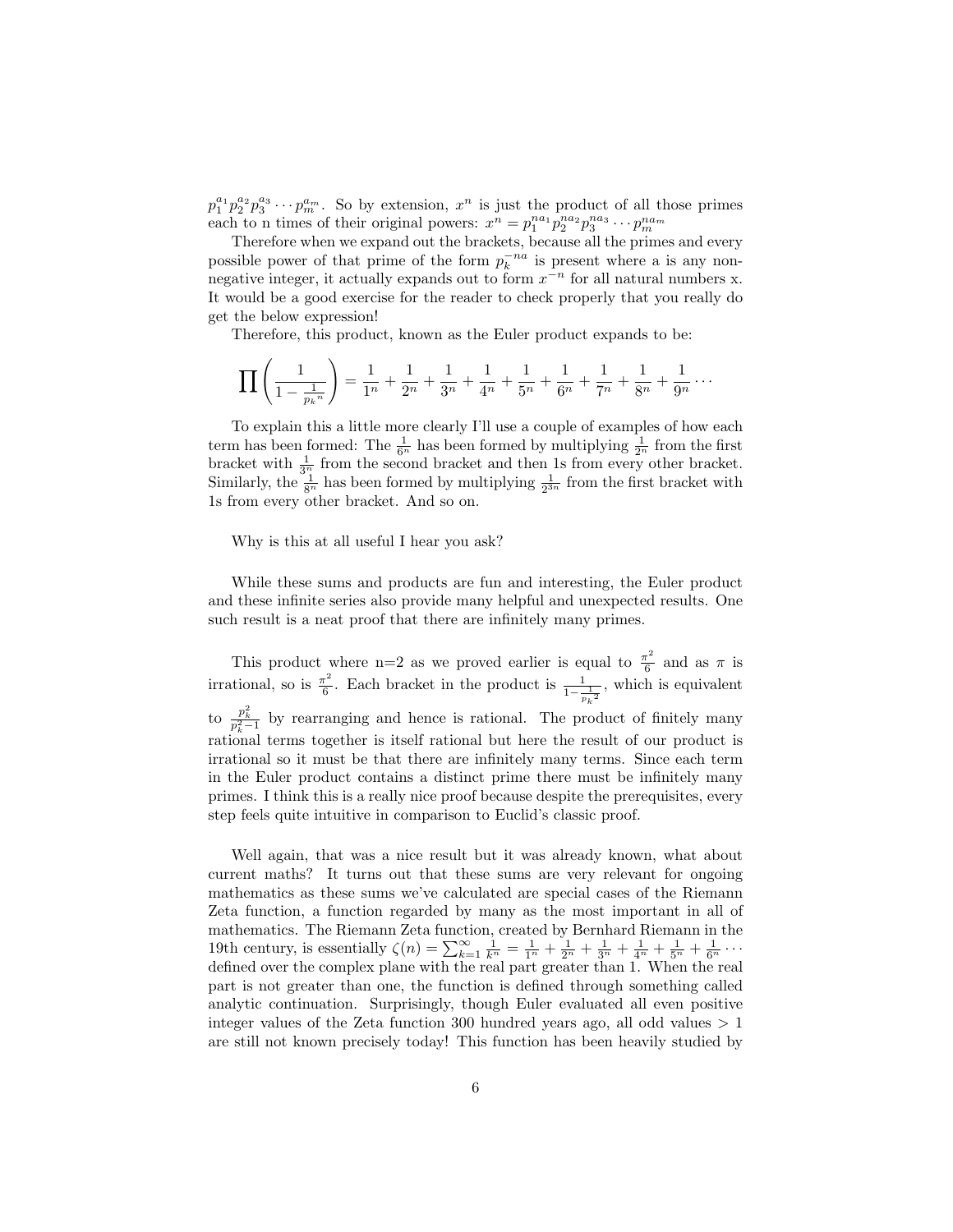mathematicians for over a hundred years in the pursuit of proving the Riemann Hypothesis which essentially describes when the function will 'non-trivially' go to 0. This is very important because the Riemann Hypothesis allows for very precise predictions about the distribution of primes. There is even a million pound prize for anyone who can prove or disprove it! The maths involved is far too complex for me to understand so I just wanted to touch upon it here but it is also really quite beautiful: this is the Riemann Zeta Function in the complex plane with domain colouring - The colour represents the argument of the output increasing arguments from red to blue and the brightness being the magnitude, with brighter values being 'bigger'.



Infinite sums continue to challenge mathematicians, from those in secondary school to world class number theorists, and yet, they never fail to amaze, confuse and still be profoundly satisfying.

References:

All images are screen captions and used for educational purposes.

[https://en.wikipedia.org/wiki/Riemann\\_hypothesis](https://en.wikipedia.org/wiki/Riemann_hypothesis)

[https://en.wikipedia.org/wiki/Euler\\_product](https://en.wikipedia.org/wiki/Euler_product)

[https://en.wikipedia.org/wiki/Basel\\_problem](https://en.wikipedia.org/wiki/Basel_problem)

<https://www.math.cmu.edu/~bwsulliv/basel-problem.pdf>